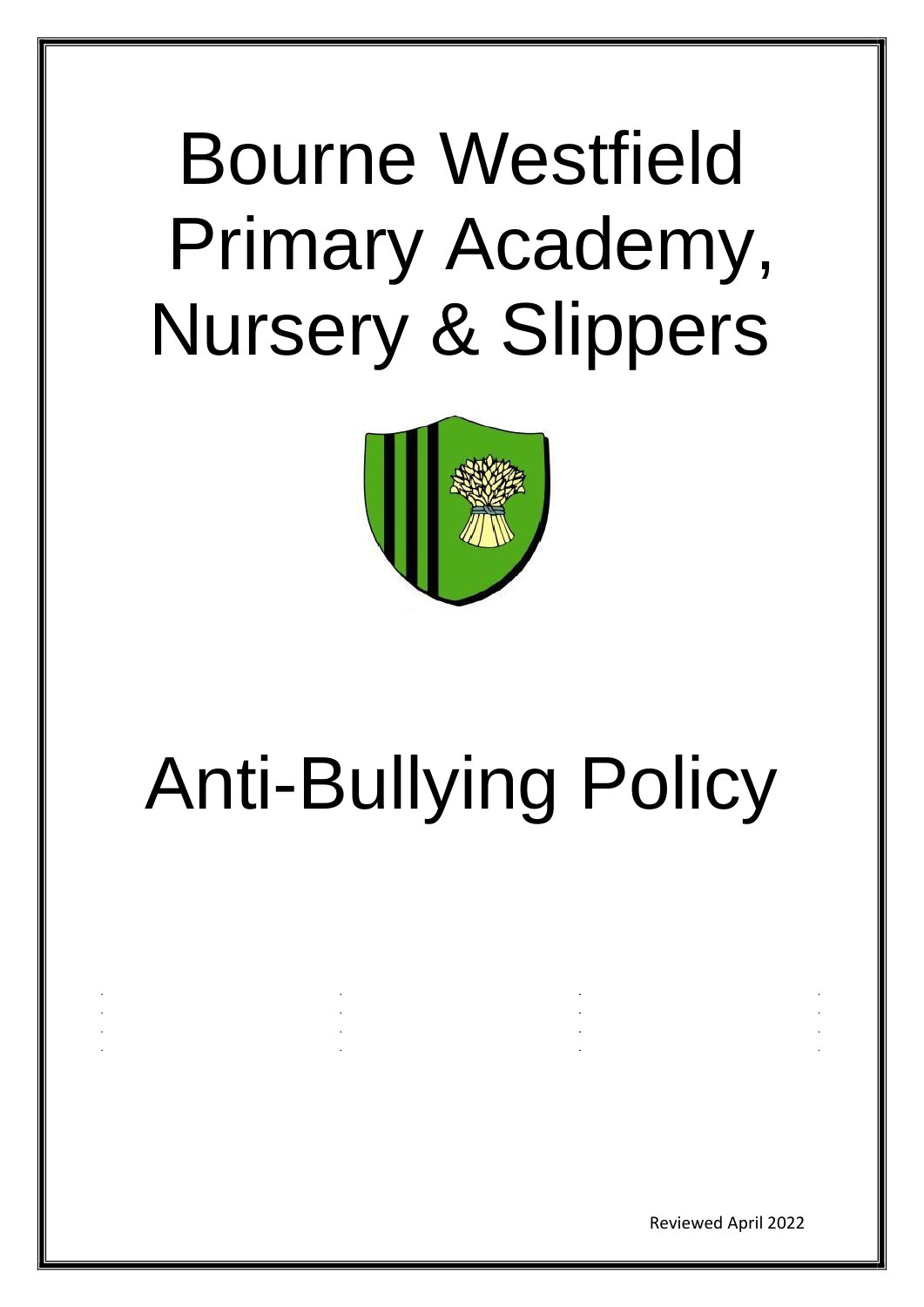### **Bourne Westfield Primary Academy Anti-Bullying Policy**

#### **1. Statement of Intent**

1.1 We are committed to providing an environment where children can thrive; where they feel safe and can learn in a happy and secure atmosphere. We want to do all we can to make our school a caring and friendly place in which everyone is shown respect and valued.

1.2 Bullying has no place in such an environment and will not be tolerated at Bourne Westfield Primary Academy. Every child, every parent, every member of staff and every governor should understand that we are a TELLING school. Any child can TELL a member of staff and know any incidence of bullying will be treated seriously and dealt with promptly.

1.3 There will be an awareness of bullying issues across the school and it will be regularly raised and discussed during assemblies, class discussions, school council, staff, leadership and governor's meetings.

1.4 Incidents of bullying will be centrally logged on CPOMS and monitored by Anti-Bullying Co-ordinators Mrs Humphreys (Assistant Headteacher/DSL), Mrs Goodwin (Assistant Headteacher), Mrs McCullough (Deputy Headteacher) and Mr Perrin (Deputy Headteacher). A nominated governor, Matt Fleming, will be the first point of contact with the governing body.

1.5 After consultation with parents and the children in school, this policy has been discussed, amended as necessary, and agreed by school council, governors and all staff. A copy of this policy will be sent to all parents. The policy will also be available via the school website.

#### **2. Definition of Bullying**

2.1 Bullying is hurting another person, either emotionally, verbally or physically, usually repeatedly over a period of time. There is nearly always a power imbalance between the bully and the person being bullied. For bullying that is deemed to be peer on peer abuse (including sexual violence and harassment), please refer to the school's Safeguarding and Child Protection Policy.

2.2 Bullying can take many forms. It can be the endless repetition of what individually are minor comments/incidents which gradually build up over a period of time. It can be serious physical aggression which is followed by stares or looks and whispered asides to others that create a very real sense of on-going distress in the person being hurt. Whatever form the bullying takes; all produce hurt and can cause lasting harm.

#### 2.3 Bullying can be:

- Physical hitting, pinching, shoving, tripping, kicking, etc.
- Verbal name calling, abusing, humiliating someone in front of others, whispered comments to others, spreading rumours, teasing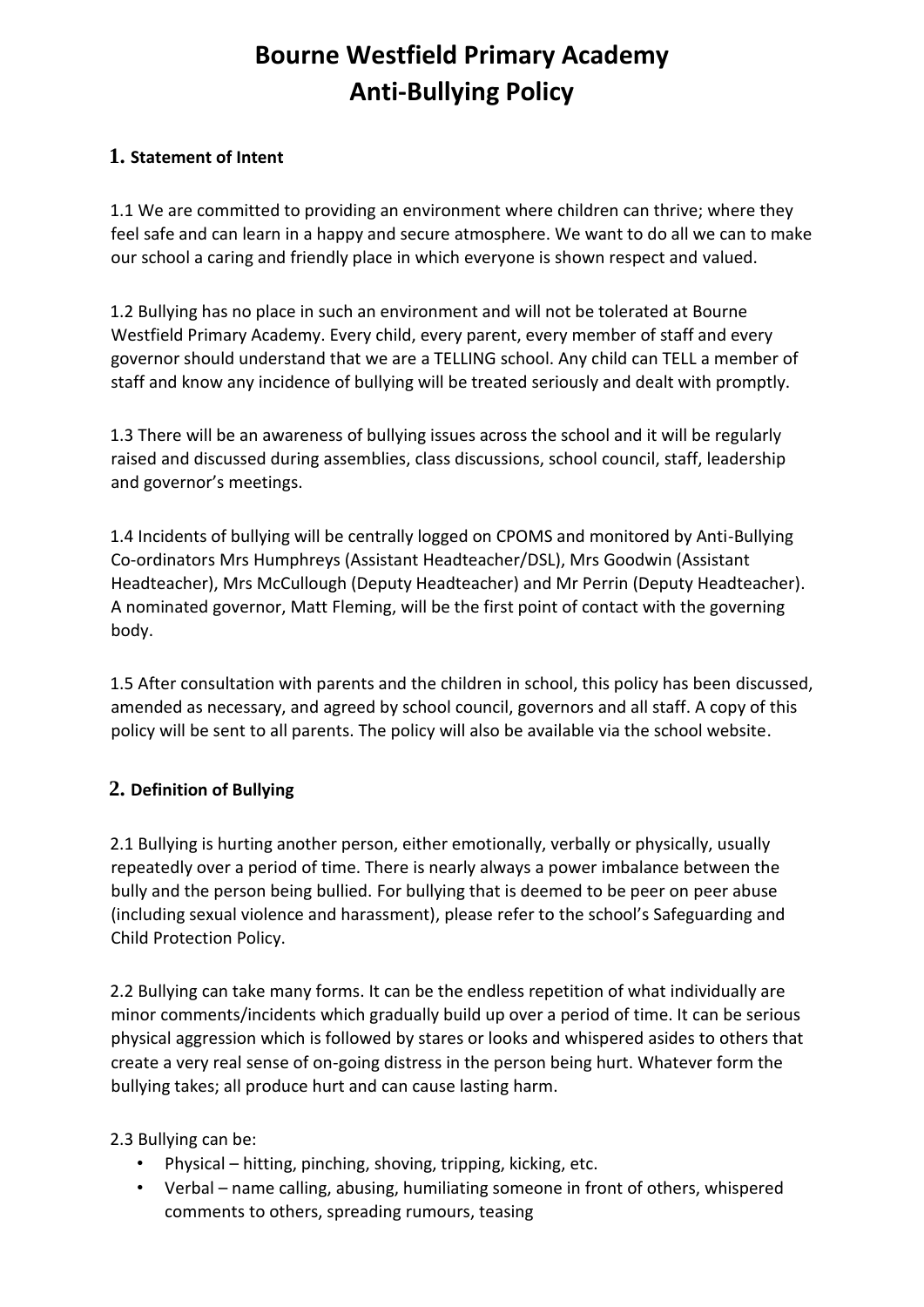- Emotional the impact of the above as well as shunning, and getting others to shun from their friendship group, tormenting and exerting power to control, socially exclude and emotionally harm
- Extortion demanding money or possessions
- Sexual unwanted physical contact, sexually abusive comments
- Prejudice can be a powerful driver of bullying behaviour. This can be racist, homophobic, transphobic or prejudice aimed at those who are different in any way, be it through their disabilities, special needs, the colour of their hair, or simply the way they are.
- Cyber bullying- relates to the above forms where e-mail, mobile phones, chat rooms or the internet in general is used as the means of communicating the hurting.

2.4 Bullying may also occur when –

- Someone is repeatedly left out of a game or social group
- Someone gets angry and a threat of violence is made
- Possessions are 'borrowed'
- Someone tries to force you to do something you don't really want to do.

These are all serious matters which will be dealt with appropriately and any adult will work to stop them happening again. Playground disagreements do occur and children need to be shown the right way of dealing with such incidents. It is difficult to be prescriptive about every possible case but key issues are the relative power balance between the individuals concerned and whether this is an ongoing problem.

#### **3. Preventing Bullying**

3.1 We will work to prevent bullying occurring in our school through a range of practical preventative measures.

- We will ensure our children understand the importance of being a "TELLING" school and make sure they know how to report bullying - the powerful role of the 'witness' in reporting incidents.
- Our curriculum, in particular our use of circle time and our Personal Social and Health Education (PSHE) will lead to a better understanding of bullying and how to deal with it. Children will be helped to understand the needs of others, build empathy and to value difference and diversity within our community. We will work to build confidence and resilience in all our children. They will learn how to manage relationships with others and how to be assertive when necessary.
- By raising the issues of bullying in assemblies, classroom discussions, meetings of school council, staff and governors, we will increase awareness of bullying and the problems associated with bullying.
- The manner and actions of the staff in the way they deal, not only with each other, but vitally the way they interact with and talk to children. We all need to be respectful of each other's feelings, beliefs and rights.
- School and class rules and how they are enforced will be used to encourage good behaviour and good discipline. We will establish clear rules for playground behaviour and there will always be effective supervision of the children.
- We will encourage an overriding respect for each and every person.
- We will raise awareness about bullying and ensure that children, staff and parents know and understand our Anti-Bullying Policy.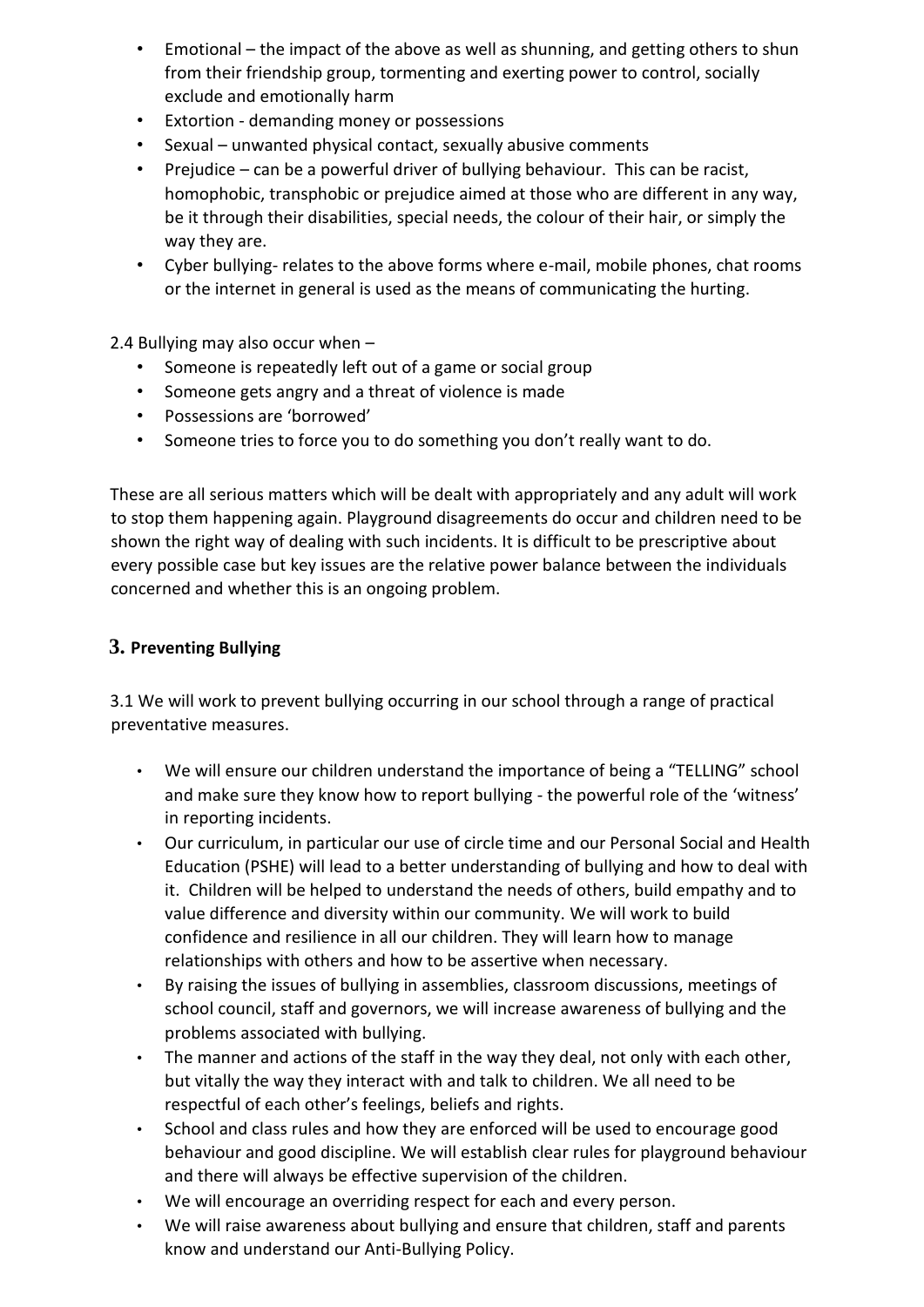- We will encourage the children to make good relationships based on friendship, respect and acceptance.
- We will teach children about the variety of cultures and beliefs and educate against racism, transphobia and homophobia. Any incidents of such behaviour which occur will be separately logged and dealt with.
- We will work with anyone who bullies to help them change their behaviour.
- Sanctions will be put in place to deal with incidents of bullying.
- Staff will be trained to care for our children, to safeguard them from harm and to identify and deal with incidents of bullying appropriately and effectively.
- We need to be aware that children with special educational needs and disabilities are often at greater risk of being bullied and they may not be able to articulate their experiences as well as other children.
- Particular care also needs to be given to those children who are not as resilient as others, or have factors outside of school that make life difficult, but have an equal right to a secure and happy school life.

#### **4. Recognising those who are bullied**

4.1 A child will not always report bullying but may indicate by signs or behaviours that they are being bullied. Everyone should be aware of these possible signs. Parents and teachers must work closely together to establish the reasons for any of the following behaviours if they represent a change to the child's normal demeanour.

- Is frightened of walking to or from school or changes route
- Begs to be driven to school rather than walking as normal
- Is unwilling to go to school (school refusal)
- Becomes withdrawn, anxious or lacking in confidence
- Becomes aggressive, abusive, disruptive or unreasonable
- Starts stammering
- Threatens or attempts self-harm
- Threatens or attempts to run away
- Cries themselves to sleep at night, has nightmares or is bed wetting
- Feels ill in the morning or wants to go home at lunch
- Performance in school work begins to drop or even regresses
- Comes home with clothes torn, property damaged or 'missing'
- Asks for money or starts stealing money
- Has unexplained cuts or bruises
- Comes home 'starving'
- Begins to bully other children
- Changes in eating habits not eating or comfort eating
- Is frightened to say what is wrong
- Is afraid to use the internet or mobile phone
- Is nervous or jumpy when a cyber message is received
- Gives improbable excuses for their behaviour.
- Writes or draws disturbing images as a way of telling someone about their problems

4.2 When children do tell about bullying it needs to be handled sensitively and with care. Discrete enquiries should be made to check the story the adult is hearing. Support should be offered to the child who has been bullied and the matter should only be discussed with those who need to know; this will include senior staff and parents.

A Behaviour/Bullying/Racist Incident should be completed on CPOMS in a timely manner and logged with the Admin Manager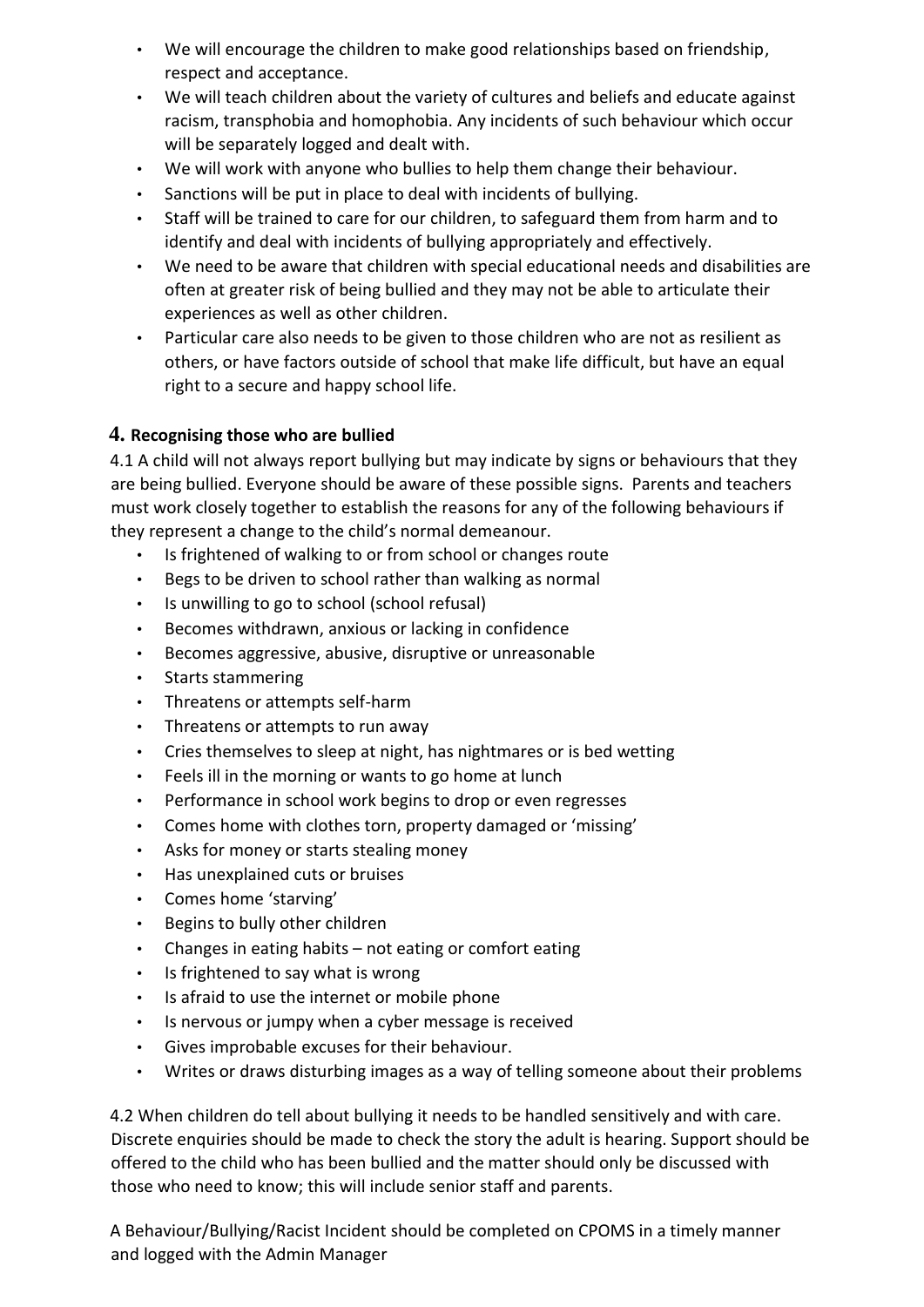#### **5. Procedures and Sanctions to deal with Bullying**

- Anyone who believes that bullying, to themselves or others, is taking place must tell an adult.
- We will listen carefully and sympathetically to the child or adult reporting the incident.
- Whether or not the incident is that of bullying, we will take steps to address the reported behaviour.
- If the incident is that of bullying, we will talk to the child who is bullying and discuss what has happened and why.
- Parents of the children involved will be informed of what has occurred.
- We will provide support, and counselling where appropriate, for the child who has been bullied and the child bullying. In some cases this may, with parental consent, involve outside agencies.
- We will explain to the child who is bullying that their actions are hurtful and unacceptable. This will be done in a restorative way, involving the victim (with their consent) and their views.
- We will encourage the child who is bullying to acknowledge the hurt they have caused and explain why their actions are unacceptable. The child who is bullying will be expected to apologise.
- We will explain that the bullying behaviour has to stop immediately and an immediate sanction in line with the severity of the incident will be enforced.
- From that point on the child who is bullying will be given opportunities to show that their behaviour has changed.
- If they fail to change their behaviour and the bullying is repeated, further disciplinary sanctions will take place. Sanctions will range from missing break times right through to permanent exclusion from the school depending upon the severity of the incident or incidents.
- Where appropriate Child Protection Procedures will be followed and help sought from outside agencies. This may take the form of counselling or other psychological services.
- Incidents of bullying will always be recorded and those records kept centrally on CPOMS.
- Once an incident has been reported and investigated, the case will be monitored to ensure that repeated bullying does not take place.
- Incidents of bullying are recorded in a bound book and a record of the victims maintained. Governors monitor this record three times a year.

#### **6. Advisory Organisations**

6. 1 The following organisations will provide help and guidance on matters related to bullying. Every effort has been made to ensure all websites are currently correct (as of April 2022):

- **Advisory Centre for Education (ACE**[\) ACE Website](http://www.ace-ed.org.uk/advice-about-education-for-parents/tackling-bullying)
- **Children's Legal Centre**:<https://www.childrenslegalcentre.com/>
- **KIDSCAPE Parents' Helpline:** <http://www.kidscape.org.uk/>
- **Bullying UK:**[Bullying Uk](https://www.bullying.co.uk/?_ga=2.173159907.1155972757.1633360384-28587009.1633360384)
- **Anti**-**bullying Alliance** :<https://anti-bullyingalliance.org.uk/>